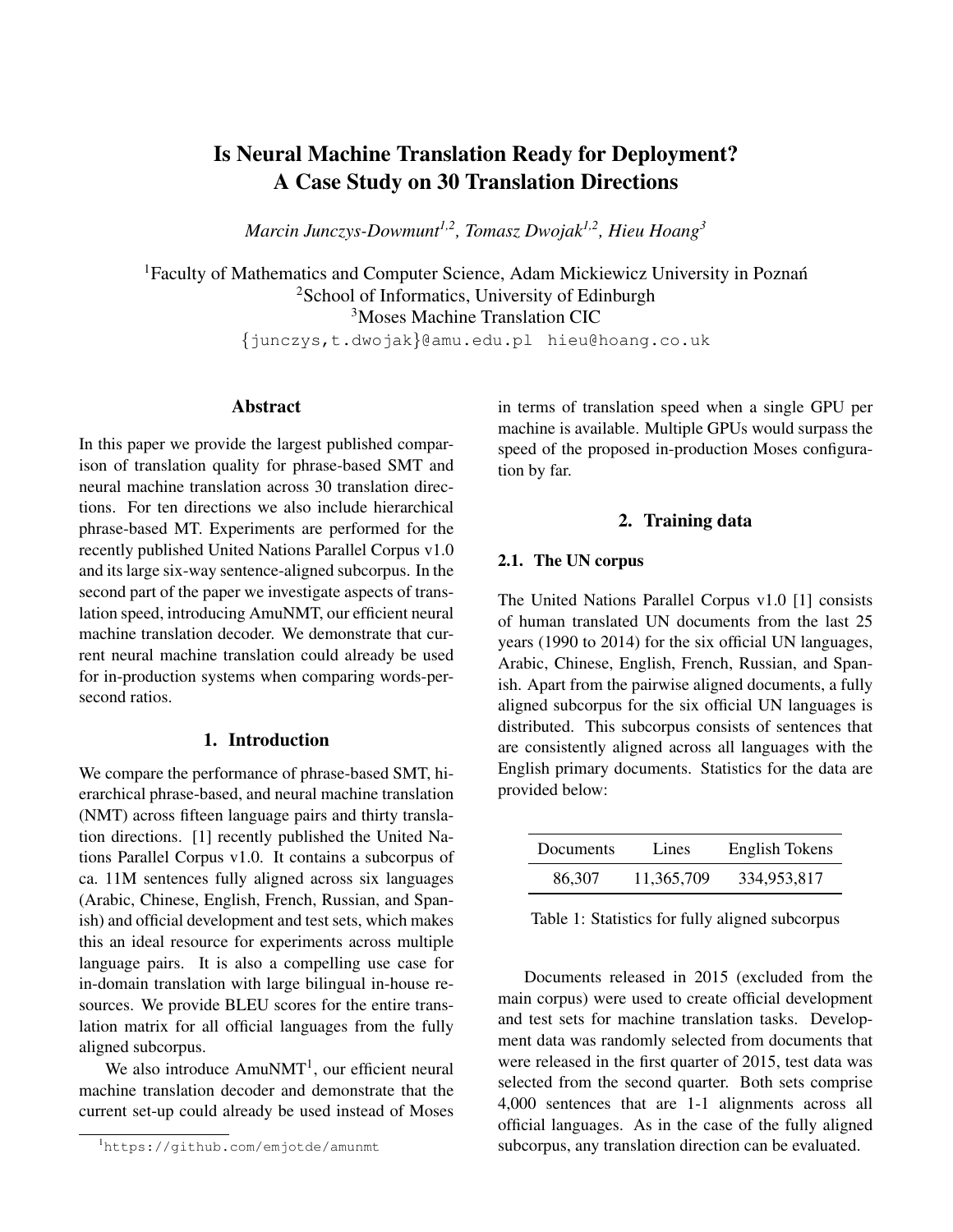# 2.2. Preprocessing

Sentences longer than 100 words were discarded. We lowercased the training data as it was done in [1]; the data was tokenized with the Moses tokenizer. For Chinese segmentation we applied Jieba<sup>2</sup> first.

# 2.3. Subword units

To avoid the large-vocabulary problem in NMT models [2], we use byte-pair-encoding (BPE) to achieve openvocabulary translation with a fixed vocabulary of subword symbols [3]. For all languages we set the number of subword units to 30,000. Segmentation into subword units is applied after any other preprocessing step. During evaluation, subwords are reassembled.

# 3. Phrase-based SMT baselines

[1] provided baseline BLEU scores for Moses [4] configurations that were trained on the 6-way subcorpus. Their configurations were the following:

The training corpora were split into four equally sized parts that were aligned with MGIZA++ [5], running 5 iterations of Model 1 and the HMM model on each part. A 5-gram language model was trained from the target parallel data, with 3-grams or higher order being pruned if they occured only once. Apart from the default configuration with a lexical reordering model, a 5-gram operation sequence model [6] (all n-grams pruned if they occur only once) and a 9-gram word-class language model with word-classes produced by word2vec [7] (3-grams and 4-grams are pruned if they occur only once, 5-grams and 6-grams if they occur only twice, etc.) were added, both trained with KenLM [8]. Significance pruning [9] was applied to the phrase-table and the compact phrase-table and reordering data structures [10] were used. During decoding with cube-pruning algorithm, stack size and cube-pruning pop limits of 1,000 were chosen. This configuration resembles the in-house translation systems deployed at the United Nations.

# 4. Neural translation systems

The neural machine translation system is an attentional encoder-decoder [11], which has been trained with Nematus [12]. We used mini-batches of size 40, a maximum sentence length of 100, word embeddings of

size 500, and hidden layers of size 1024. We clip the gradient norm to 1.0 [13]. Models were trained with Adadelta [14], reshuffling the training corpus between epochs. The models have been trained for 1.2M iterations (one iteration corresponds to one mini-batch), saving every 30, 000 iterations. On our NVidia GTX 1080 this corresponds to roughly 4 epochs and 8 days of training time. Models with English as their source or target data were later trained for another 1.2M iterations (another 2 epochs, 8 days). For ensembling, we chose the last four model checkpoints.

## 5. Phrase-based vs. NMT – full matrix

In Figure 1 we present the results for all thirty language pairs in the United Nations parallel corpus for the officially included test set. BLEU results are case-insensitive, tokenized with the Moses tokenizer. For Chinese we applied Jieba for segmentation. BPE-subwords were concatenated.

Here we compare with NMT models that were trained for 4 epochs or 1.2M iterations. With the exception of fr-es, the neural system is always comparable or better than the phrase-based system. Especially in cases where Chinese is one of the languages in a language pair, the improvement of NMT over PB-SMT is dramatic with between 7 and 9 BLEU points. We also see large improvements for translations out of and into Arabic. No special preprocessing has been applied for Arabic. Improvements are also present in the case of the highest scoring translation directions, en-es and es-en.

# 6. Phrase-based vs. Hiero vs. NMT – language pairs with English

The impressive results for any translation direction involving Chinese motivated us to experiment with hierarchical phrase-based machine translation (Hiero) as implemented in Moses . Hiero has been confirmed to outperform phrase-based SMT for the Chinese-English language pair. We decided to expand our experiment with all language pairs that include English as these are the main translation directions the UN are working with. For these ten translation directions we created a hierarchical PB-SMT system with the same preprocessing settings as the shallow PB-SMT system.

To test the effects of prolonged training time, we also continued training of our neural systems for another four epochs or 1.2M iterations (2.4M in total)

<sup>2</sup>https://github.com/fxsjy/jieba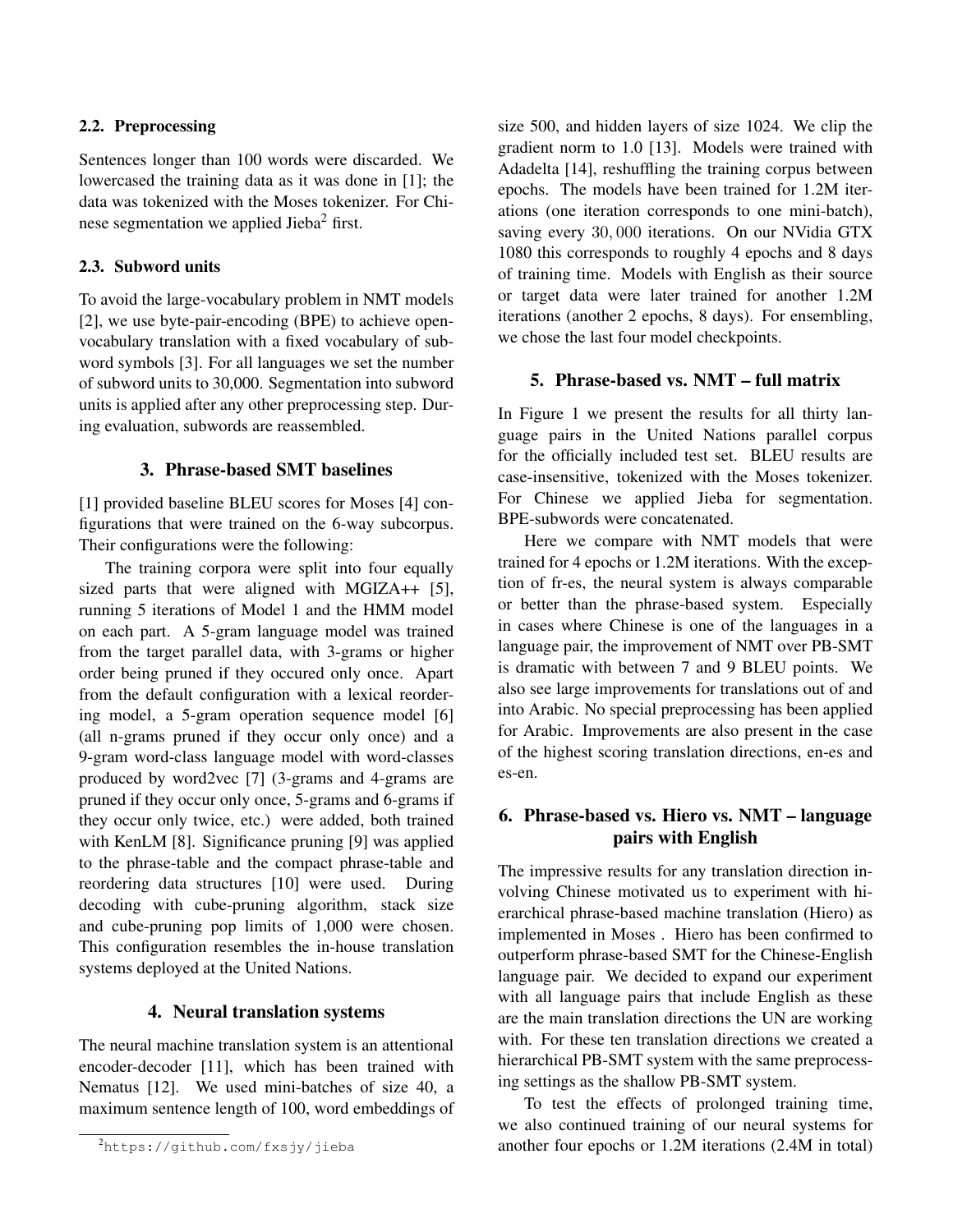

Figure 1: Comparison between Moses baseline systems and neural models for the full language pair matrix of the 6-way corpus.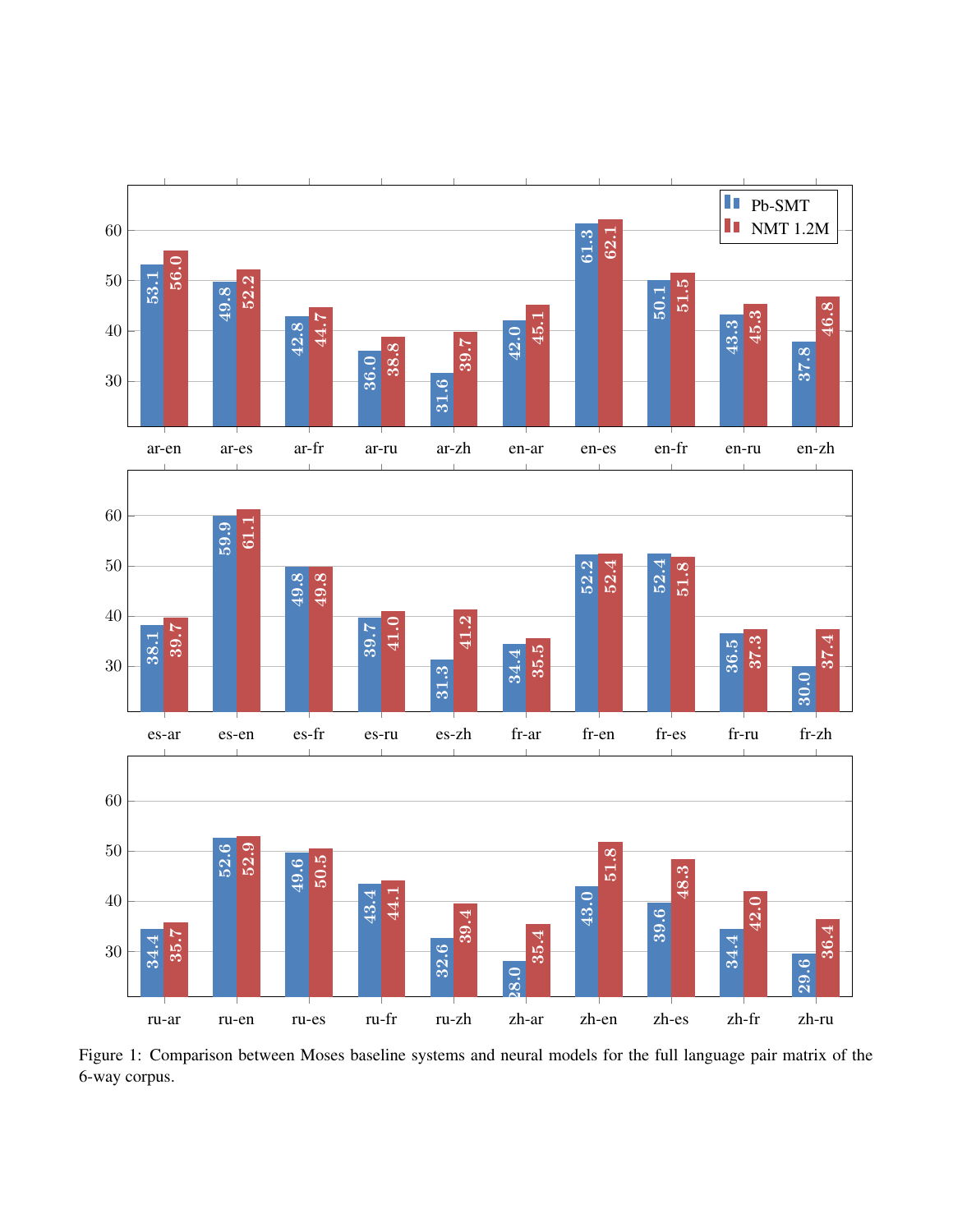

Figure 2: For all language pairs involving English, we experimented also with hierarchal machine translation and more training iterations for the neural models. NMT 1.2M means 1.2 million iterations with a batch size of 40, training time ca. 8 days. NMT 2.4 means 2.4 million iterations accordingly.

which increased training time to 16 days in total per neural system.

Figure 2 summarizes the results. As expected, Hiero outperforms PB-SMT by a significant margin for Chinese-English and English-Chinese, but does not reach half the improvement of the NMT systems. For other languages pairs we see mixed results with models trained for 1.2M iterations; for French-English and Russian-English, where results for PB-SMT and NMT are close, Hiero is the best system.

However, training the NMT system for another eight days helps, with gains between 0.3 and 1.3 BLEU. We did not observe improvements beyond 2M iterations. For our setting, it seems that stopping training after 10 days is a viable heuristic. Training with other corpus sizes, architectures, and hyper-parameters may behave differently.

### 7. Efficient decoding with AmuNMT

AmuNMT is a ground-up neural MT toolkit implementation, developed in C++. It currently consist of an efficient beam-search inference engine for models trained with Nematus. We focused mainly on efficiency and usability. Features of the AmuNMT decoder include:

- Multi-GPU, multi-CPU and mixed GPU/CPU mode with sentence-wise threads (different sentences are decoded in different threads);
- Low-latency CPU-based decoding with intrasentence multi-threading (one sentence makes use of multiple threads during matrix operations);
- Compatibility with Nematus [12];
- Ensembling of multiple models;
- Vocabulary selection in the output layer [15, 16];
- Integrated segmentation into subword units [3].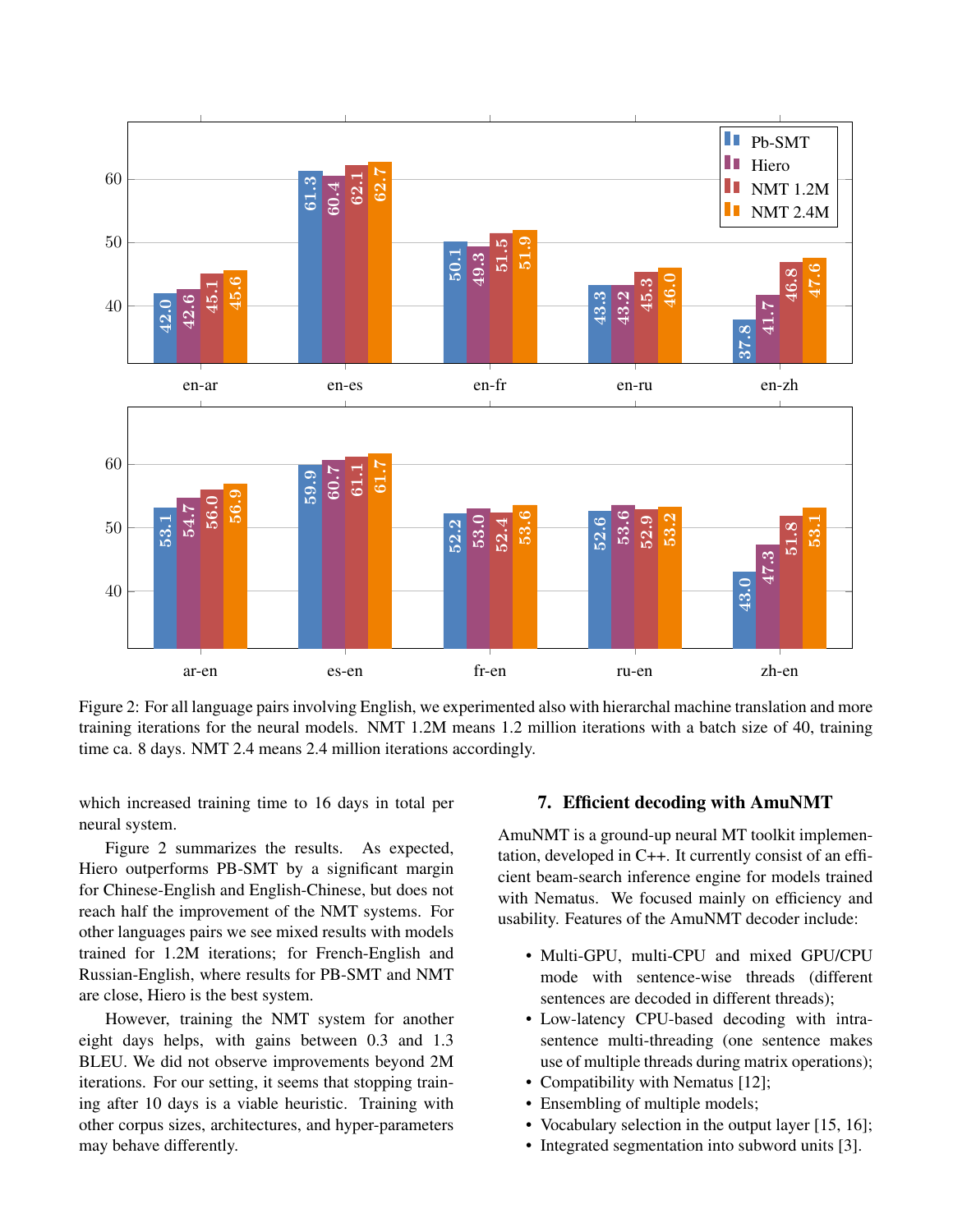

Figure 3: Beam size versus speed and quality for a single English-French model. Speed was evaluated with AmuNMT on a single GPU. The ragged appearance is due to CuBLAS GEMM kernel switching for different matrix sizes.

| System          | <b>BLEU</b> | Wps    | Memory |
|-----------------|-------------|--------|--------|
| Single best     | 49.68       | ~1.860 | 301M   |
| Last-4 ensemble | 51.38       | ~200   | 2.1G   |
| Last-4 average  | 51.13       | ~1.860 | 301M   |
| Last-8 average  | 51.35       | ~1.860 | 301M   |

Table 2: Checkpoint ensembling and averaging. Wps is translation speed as words-per-second, one GPU. Memory is memory consumption or total model size.

### 7.1. Checkpoint ensembling and averaging

Results in Figures 1 and 2 are reported for ensembles of the last four model checkpoints. Generally, this improves quality by up to 2 BLEU points, but reduces translation speed with growing ensemble size. An alternative found to work by [18] is checkpoint averaging, where a single model is produced by element-wise averaging of all corresponding model parameters, producing a single model.<sup>3</sup> We observed that averaging over  $8$ last checkpoints yields similar quality as ensembling of the last 4 checkpoints (Table 2). Results for averaging more models are uneven as increasingly weaker models are used. We did not investigate ensembles of models produced by separate training runs which would likely yield more improvements.

### 7.2. Vocabulary selection

Our vocabulary size is already greatly reduced due to the use of subword units (30k items), but especially for the CPU version of AmuNMT decoding time is dominated by the calculations in the final output layer. Previous work [15] proposed to clip the per-sentence vocabulary to the  $K = 30k$  (out of 500k) most common target words and  $K' = 10$  most probable translations for each source word. We re-use Moses lexical translation tables trained on data segmented into subword units to obtain the translation probabilities.

Our implementation is based on [15], however, similar as [16], we find that relying mostly on  $K'$  does not result in deterioration of translation quality and that K can be greatly reduced. We empirically chose  $K = 75$ and  $K' = 75$ , which results on average in ca. 1250 vocabulary items per sentence. BLEU scores remain the same although translations are slightly changed. For performance comparisons see Section 7.4.

#### 7.3. Beam size vs. speed and quality

Beam size has a large impact on decoding speed. In Figure 3 we plot the influence of beam size on decoding speed (as words per second) and translation quality (in BLEU) for the English-French model. The English part of the UN test set consists or ca. 120.000 tokens, the whole test set was translated for each experiment. As can be seen, beam sizes beyond 5-7 do not result in significant improvements as the quality for a beam size of 5 is only 0.2 BLEU below the maximum. How-

<sup>&</sup>lt;sup>3</sup>In later experiments and discussions with Rico Sennrich, we have found that this effect seems to be an artifact of the Adadelta algorithm. Training with Adam results in better single models and seems to make checkpoint ensembling or averaging obsolete.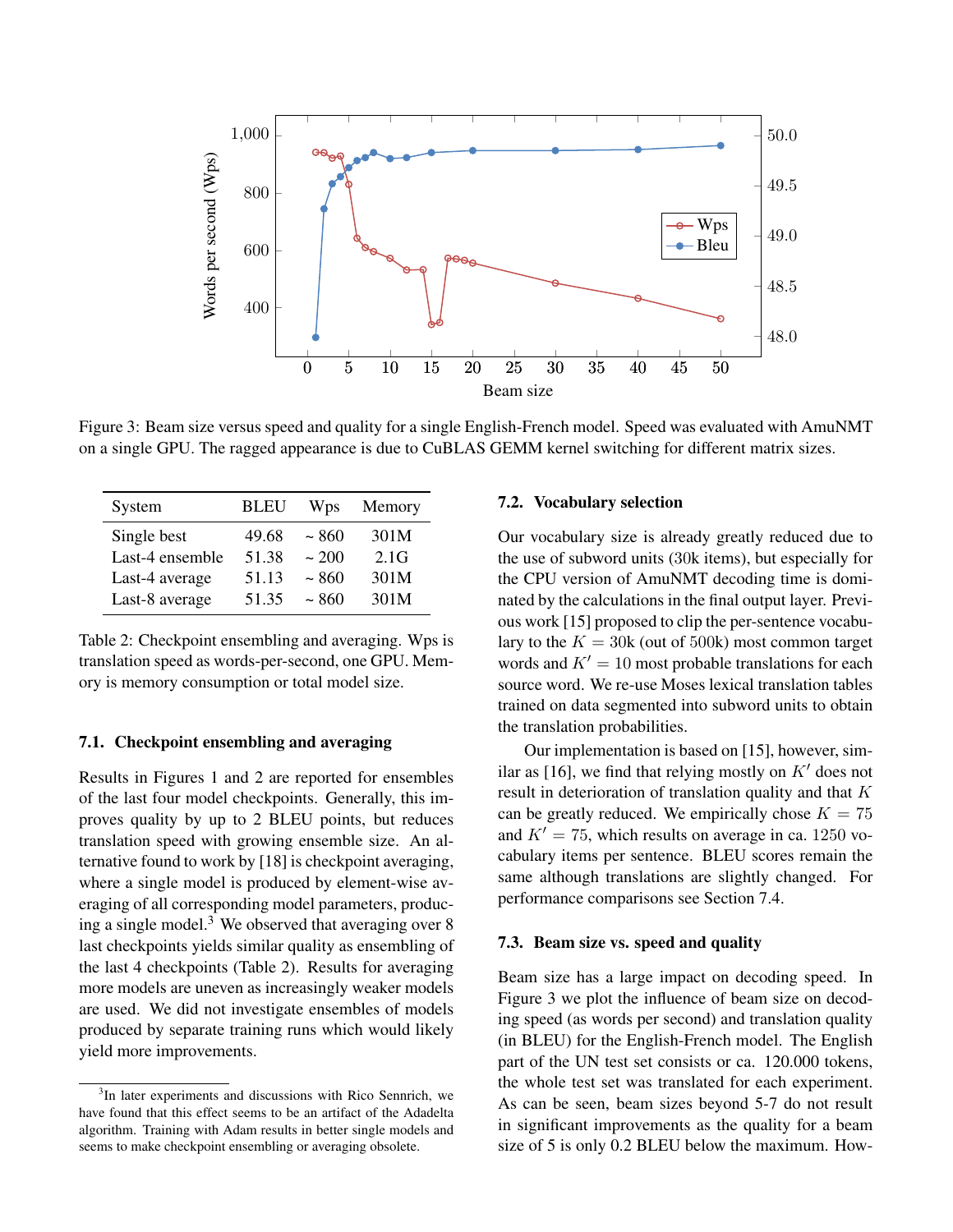

(a) Words per second for Google NMT system reported by [17]. We only give this as an example for a productionready system.

(b) Moses vs. Nematus vs. AmuNMT: Our CPUs are Intel Xeon E5-2620 2.40GHz, our GPUs are GeForce GTX 1080. CPU-16 means 16 CPU threads, GPU-1 means single GPU. All NMT systems were run with a beam size of 5. Systems marked with  $*$  use vocabulary selection.

Figure 4: Comparison of translation speed in words per second

ever, decoding speed is significantly slower. We therefore choose a beam-size of 5 for our experiments.

### 7.4. AmuNMT vs. Moses and Nematus

In Figure 4a we report speed in terms of words per second as provided by [17]. Although their models are more complex than ours, we quote these figures as a reference of deployment-ready performance for NMT.

We ran our experiments on an Intel Xeon E5-2620 2.40GHz server with four NVIDIA GeForce GTX 1080 GPUs. The phrase-based parameters are described in Section 3 which is guided by best practices to achieving reasonable speed vs. quality trade-off [19]. The neural MT models are as described in the previous section.

We present the words-per-second ratio for our NMT models using AmuNMT and Nematus, executed on the CPU and GPU, Figure 4b. For the CPU version we use 16 threads, translating one sentence per thread. We restrict the number of OpenBLAS threads to 1 per main Nematus thread. For the GPU version of Nematus we use 5 processes to maximize GPU saturation. As a baseline, the phrase-based model reaches 455 words per second using 16 threads.

The CPU-bound execution of Nematus reaches 47 words per second while the GPU-bound achieved 270 words per second. In similar settings, CPU-bound AmuNMT is three times faster than Nematus CPU, but three times slower than Moses. With vocabulary selection we can nearly double the speed of AmuNMT CPU. The GPU-executed version of AmuNMT is more than three times faster than Nematus and nearly twice as fast as Moses, achieving 865 words per second, with vocabulary selection we reach 1,192. Even the speed of the CPU version would already allow to replace a Moses-based SMT system with an AmuNMT-based NMT system in a production environment without severely affecting translation throughput.

AmuNMT can parallelize to multiple GPUs processing one sentence per GPU. Translation speed increases to 3,368 words per second with four GPUs, to 4,423 with vocabulary selection. AmuNMT has a startup time of less than 10 seconds, while Nematus may need several minutes until the first translation can be produced. Nevertheless, the model used in AmuNMT is an exact implementation of the Nematus model.

The size of the NMT model with the chosen parameters is approximately 300 MB, which means about 24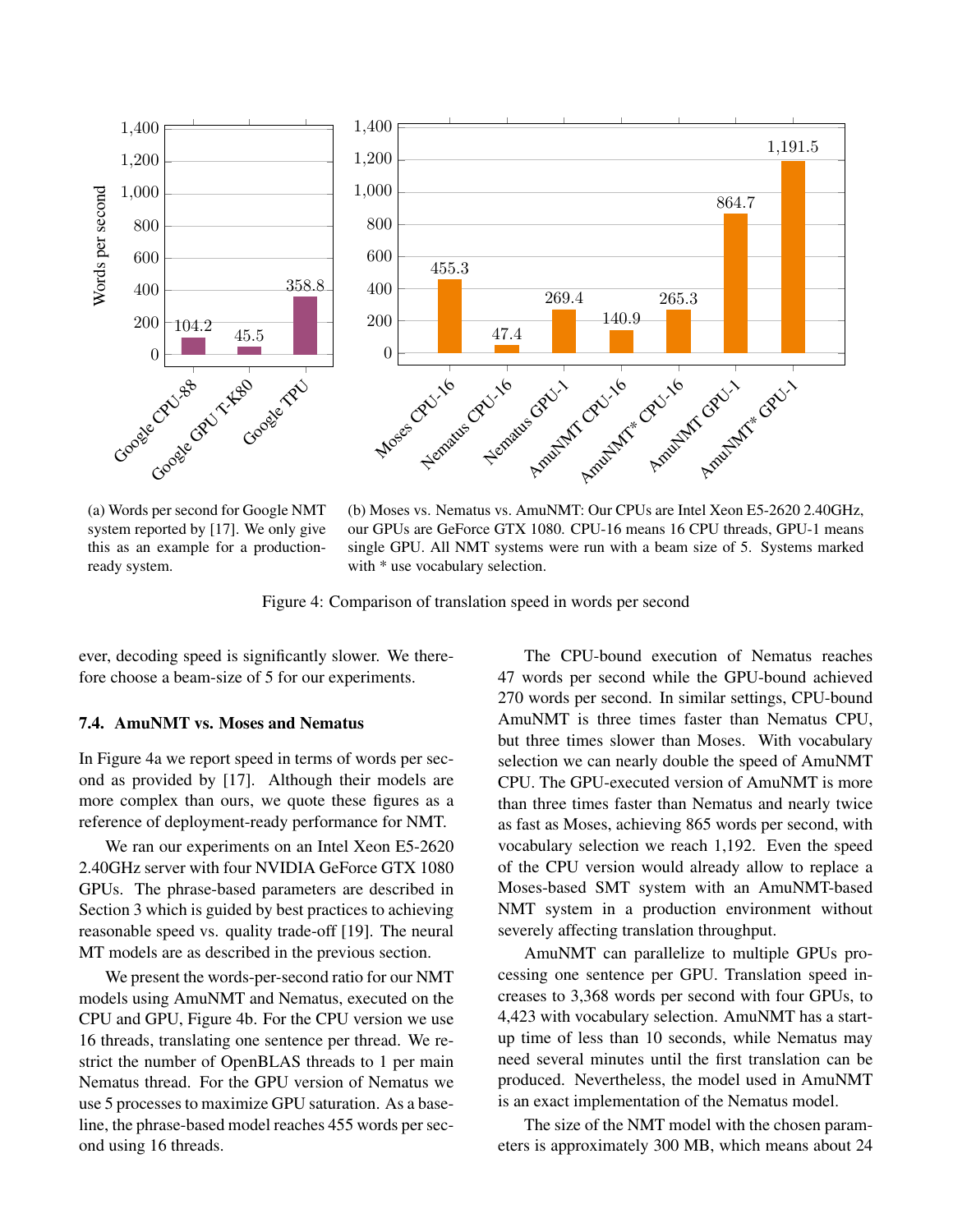

Figure 5: Latency measured in milliseconds per sentence. NMT systems were run with a beam size of 5. Lower is better. Translations were executed serially. Nematus CPU exceeded 8,500 ms and was omitted.

models could be loaded onto a single GPU with 8GB of RAM. Hardly any overhead is required during translation. With multiple GPUs, access could be parallelized and optimally scheduled in a query-based server setting.

# 7.5. Low-latency translation

Until now, we have evaluated translation speed as the time it takes to translate a large test set using a large number of cores on a powerful server. This bulk-throughput measure is useful for judging the performance of the MT system for batch translation of large number of documents.

However, there are use-cases where the latency for a single sentence may be important, for example predictive translation [20]. To compare per-sentence latency, we translate our test set with all tools serially, using at most one CPU thread or process. We do not aim at full GPU saturation as this would not improve latency. We then average time over the number of sentences and report milliseconds per sentence in Figure 5, lower values are better. Here AmuNMT GPU compares very favourably against all other solutions with a 20 times lower latency than Moses and Nematus. Latency between the CPU-only variants shows similar ratios as for bulk-translation.

# 8. Conclusions and future work

Although NMT systems are known to generalize better than phrase-based systems for out-of-domain data, it was unclear how they perform in a purely in-domain setting which is of interest for any organization with significant resources of their own data, such as the UN or other governmental bodies.

We evaluated the performance of neural machine translation on all thirty translation directions of the United Nations Parallel Corpus v1.0. We showed that for all translation directions NMT is either on par with or surpasses phrase-based SMT. For some language pairs, the gains in BLEU are substantial. These include all pairs that have Chinese as a source or target language. Very respectable gains can also be observed for Arabic. For other language pairs there is generally some improvement. In the future we would like to verify these results with human evaluation.

We introduced our efficient neural machine translation beam-search decoder, AmuNMT, and demonstrated that high-quality and high-performance neural machine translation can be achieved on commodity hardware; the GPUs we tested on are available to the general public for gaming PCs and graphics workstations. A single GPU outmatches the performance of 16 CPU threads on server-grade Intel Xeon CPUs. Access to specialized hardware seems unnecessary when planning to switch to neural machine translation with lower-parametrized models.

Even the performance of the CPU-only version of AmuNMT allows to set-up demo systems and can be a viable solution for low-throughput settings. Training, however, requires a GPU. Still, one might start with one GPU for training and reuse the CPU machines on which Moses has been running for first deployment. For future work, we plan to further improve the performance of AmuNMT, especially for CPU-only settings.

We did not cover architecture-related questions. Reducing the hidden state size by half could improve performance 4-fold. Determining the influence on translation quality would require more experiments.

# 9. Acknowledgments

This project has received funding from the European Union's Horizon 2020 research and innovation programme under grant agreement 688139 (SUMMA).

This work is sponsored by the Air Force Research Laboratory, prime contract FA8650-11-C-6160. The